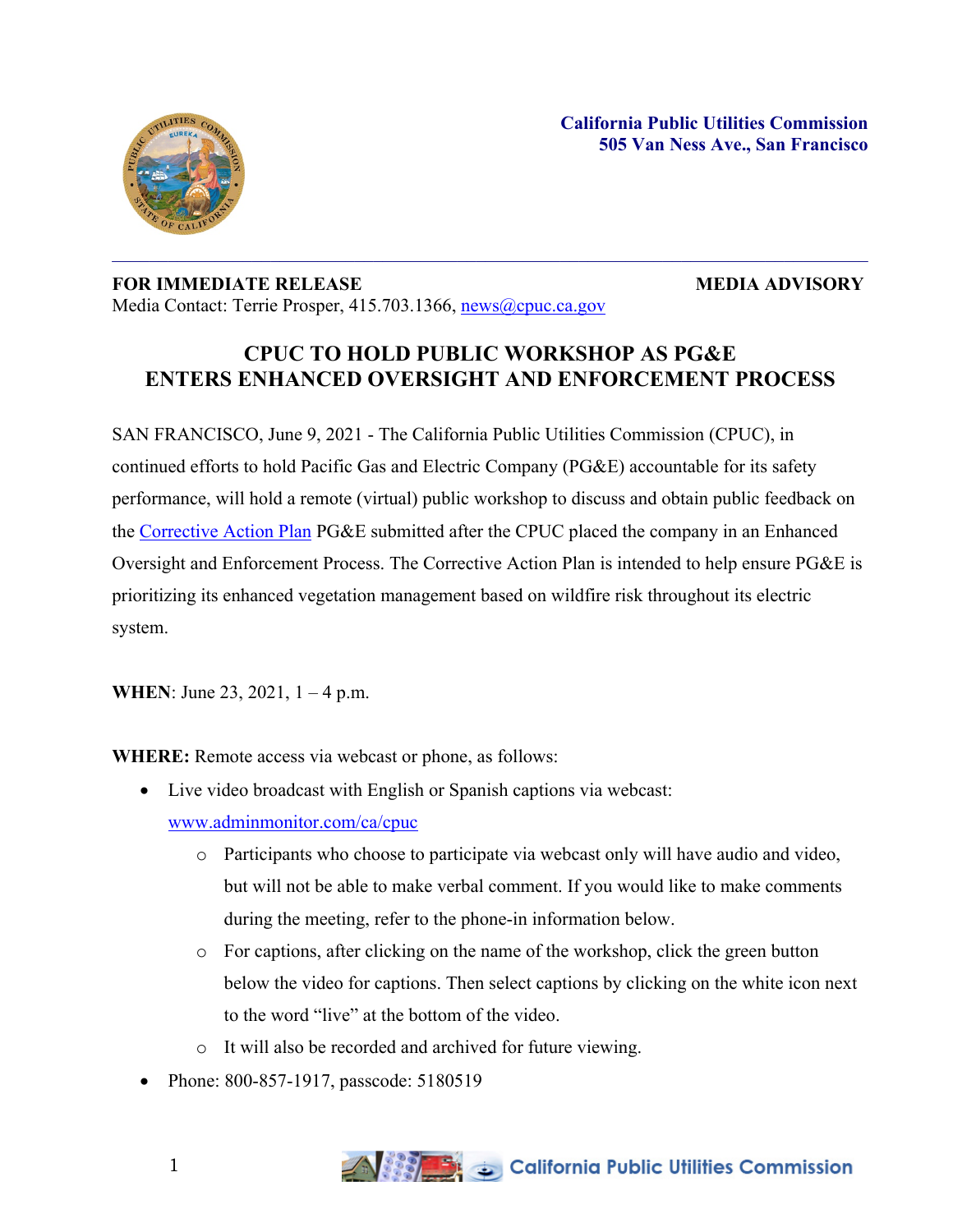o Participants will have audio (in English) and will be able to make comments or ask questions.

In [April](https://docs.cpuc.ca.gov/PublishedDocs/Published/G000/M378/K231/378231374.PDF) 2021, the CPUC placed PG&E into the first step of an Enhanced Oversight and Enforcement Process for failure to sufficiently prioritize clearing vegetation on its highest-risk power lines as part of wildfire mitigation work in 2020. The CPUC ordered PG&E to submit a Corrective Action Plan to demonstrate how PG&E intends to ensure that it prioritizes its enhanced vegetation management based on wildfire risk throughout its electric system in 2021.

The public workshop, conducted by the CPUC's Safety and Enforcement Division, will consist of a presentation from PG&E on the elements of its Corrective Action Plan. Time will be allocated for the CPUC's Executive Director and Safety and Enforcement Division staff to ask questions, as well as for public comment.

The Enhanced Oversight and Enforcement Process is a transparent, six-step enforcement framework established by the CPUC with escalating enforcement actions at each step, including placing conditions or revoking PG&E's license to operate in California. These steps are triggered by specific findings or events. The Enhanced Oversight and Enforcement Process does not supplant existing CPUC regulatory or enforcement jurisdiction and does not limit the CPUC's authority to pursue other enforcement actions.

Follow the Enhanced Oversight and Enforcement Process at [www.cpuc.ca.gov/pgeenforcement.](http://www.cpuc.ca.gov/pgeenforcement)

In response to the Governor's directive concerning restrictions on public gatherings to protect customers and community members during COVID-19, this workshop will not have in-person attendance. Members of the public can view the workshop via the Internet or listen and make comment by toll free phone line. Those who would like to make public comment must participate by phone.

While a quorum of Commissioners and/or their staff may attend the workshop, no official action will be taken on this matter.